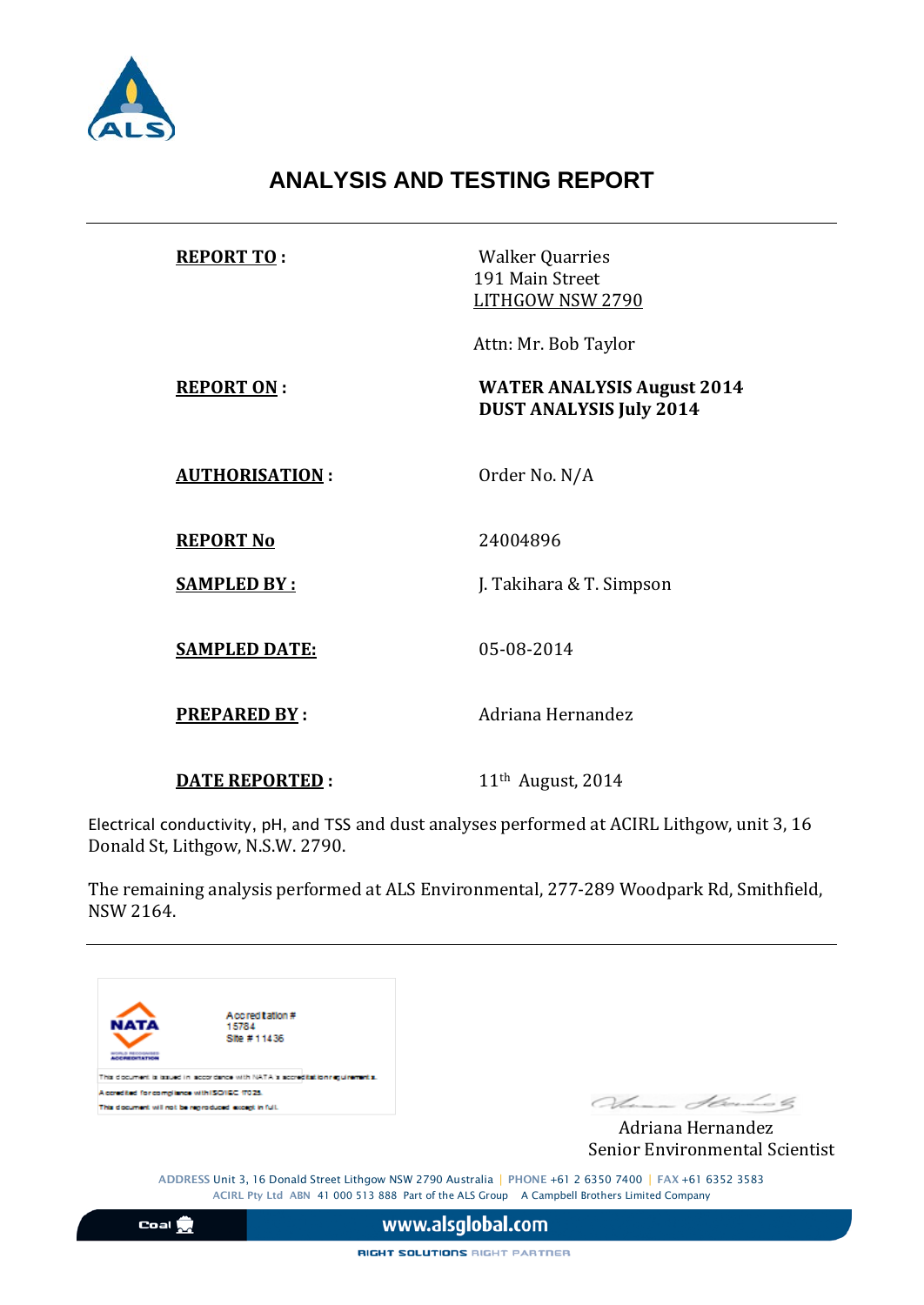



# **DUST ANALYSIS AND TESTING REPORT**

Walker Quarries Jul-14

#### DUST DEPOSITION RESULTS (g/m^2/month)

| GAUGE NO. | <b>INSOLUBLE SOLIDS</b> | <i>*COMBUSTIBLE MATTER</i> | <u>**ASH</u> |  |
|-----------|-------------------------|----------------------------|--------------|--|
| 62        | 1.7                     | 1.1                        | 0.6          |  |
| 64        | 0.8                     | 0.4                        | 0.4          |  |

| No. of days exposed:                    | 32        |  |  |
|-----------------------------------------|-----------|--|--|
| Date Replaced:                          | 4/07/2014 |  |  |
| Date Collected:                         | 5/08/2014 |  |  |
| * Result Calculated                     |           |  |  |
| ** Incombustible Matter                 |           |  |  |
| Analysed in accordance with AS3580.10.1 |           |  |  |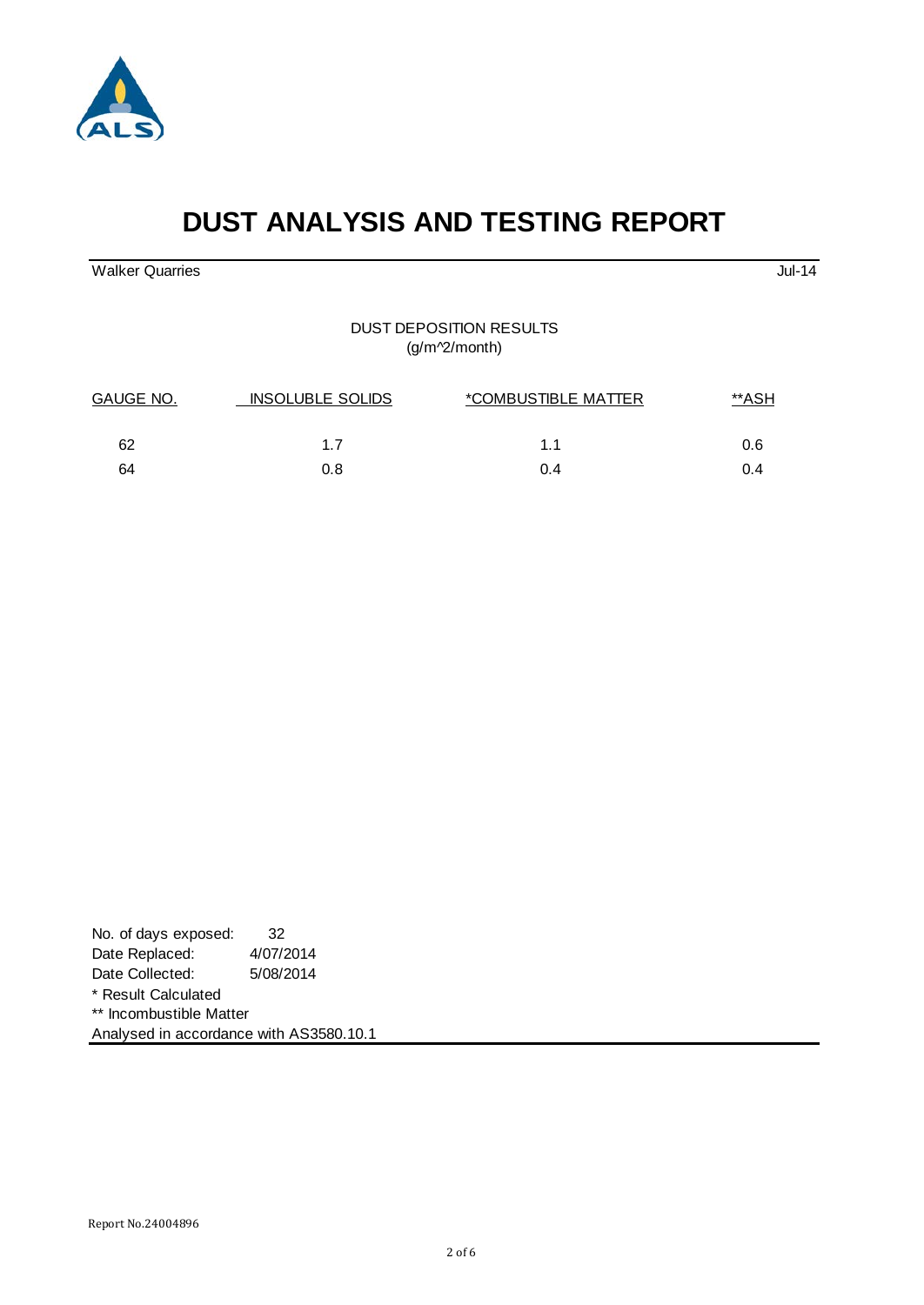

# **DUST ANALYSIS AND TESTING REPORT**

walker Quarries Jul-14

### **DEPOSIT GAUGE DETAILS**

| <b>GAUGE</b> | <b>OTHER RELEVANT DATA</b>                                       |
|--------------|------------------------------------------------------------------|
| 62           | Slightly cloudy, mod # fine brown & mod # coarse<br>black dust   |
| 64           | Clear, bugs, small # fine brown & small # coarse black  <br>dust |

No. of days exposed: 32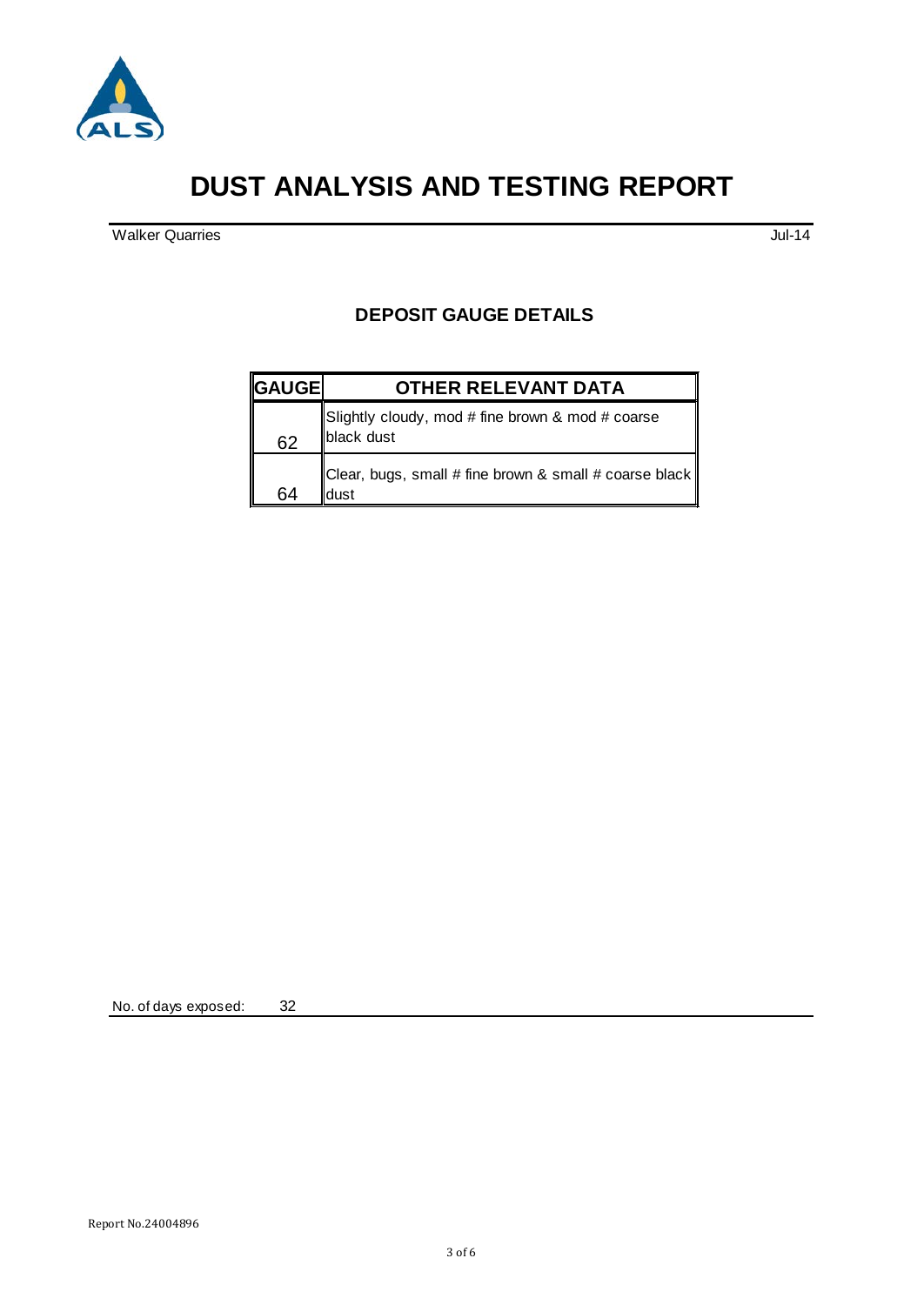

## **METHODS OF DUST ANALYSIS**

|                                       |           | <b>ACIRL Lithgow</b>       |
|---------------------------------------|-----------|----------------------------|
| TEST                                  | METHOD    | NATA Accreditation # 11436 |
|                                       |           |                            |
| ∣Dust                                 |           |                            |
| (Deposited matter gravimetric method) | 3580.10.1 |                            |
|                                       |           |                            |

In accordance with "Methods for sampling and analysis of ambient air.

Method 10.1 Determination of particulate matter-Deposited matter-Gravimetric method" Standards Australia, 2003

ACIRL Report No: 24004896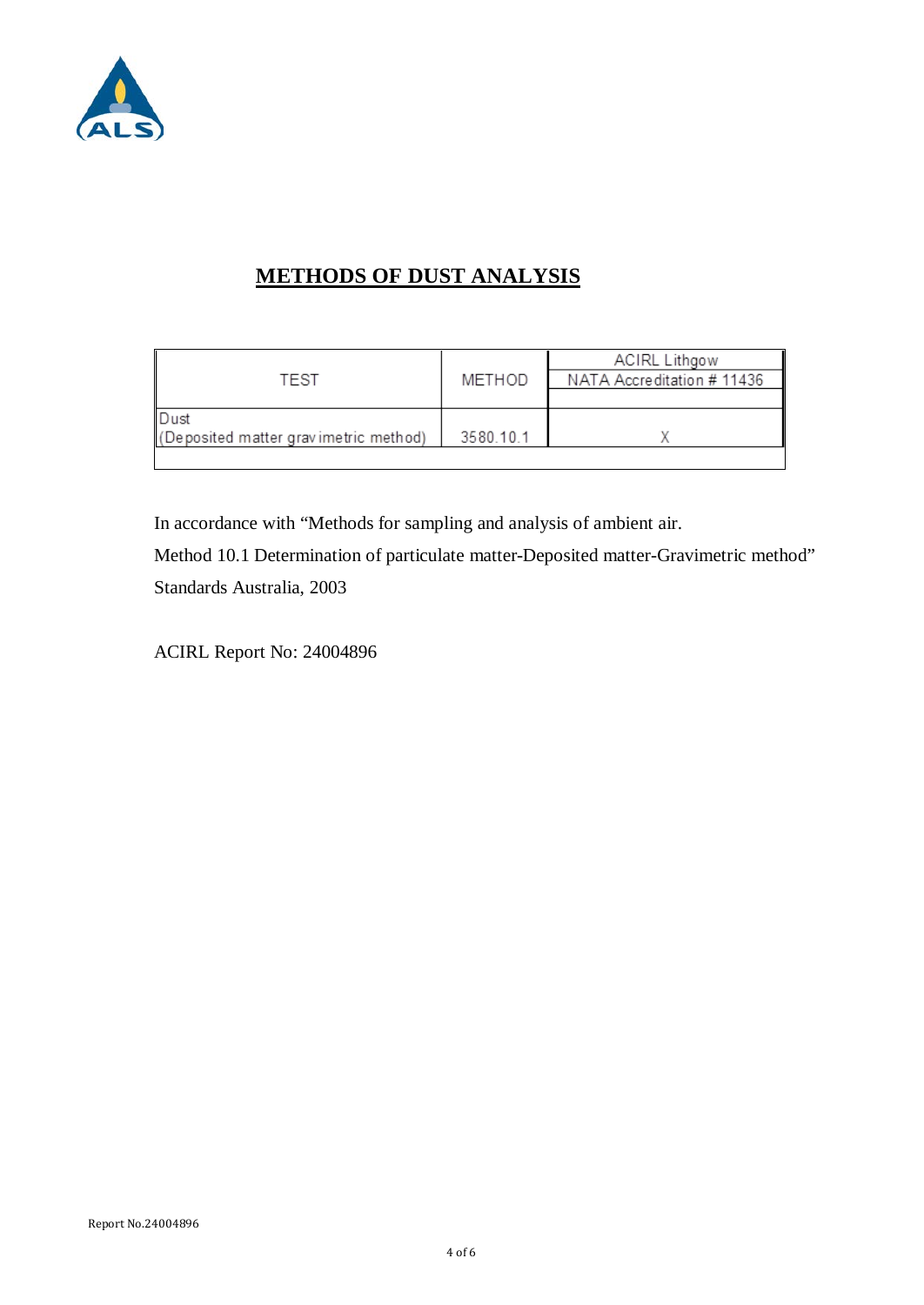

## **WATER ANALYSIS AND TESTING REPORT**

## **WALKER QUARRIES**

## **Monthly Samples**

| 05-08-2014                    | Dam 1                                   | Dam 2           |
|-------------------------------|-----------------------------------------|-----------------|
| <b>Sample Details</b>         | Low level, no<br>discharge<br>$9.05$ am | Not Constructed |
| pH                            |                                         |                 |
| Electrical Conductivity uS/cm |                                         |                 |
| Total Suspended solids mg/L   |                                         |                 |
| Sulfate as SO4 mg/L           |                                         |                 |
| Oil and Grease mg/L           |                                         |                 |
|                               |                                         |                 |